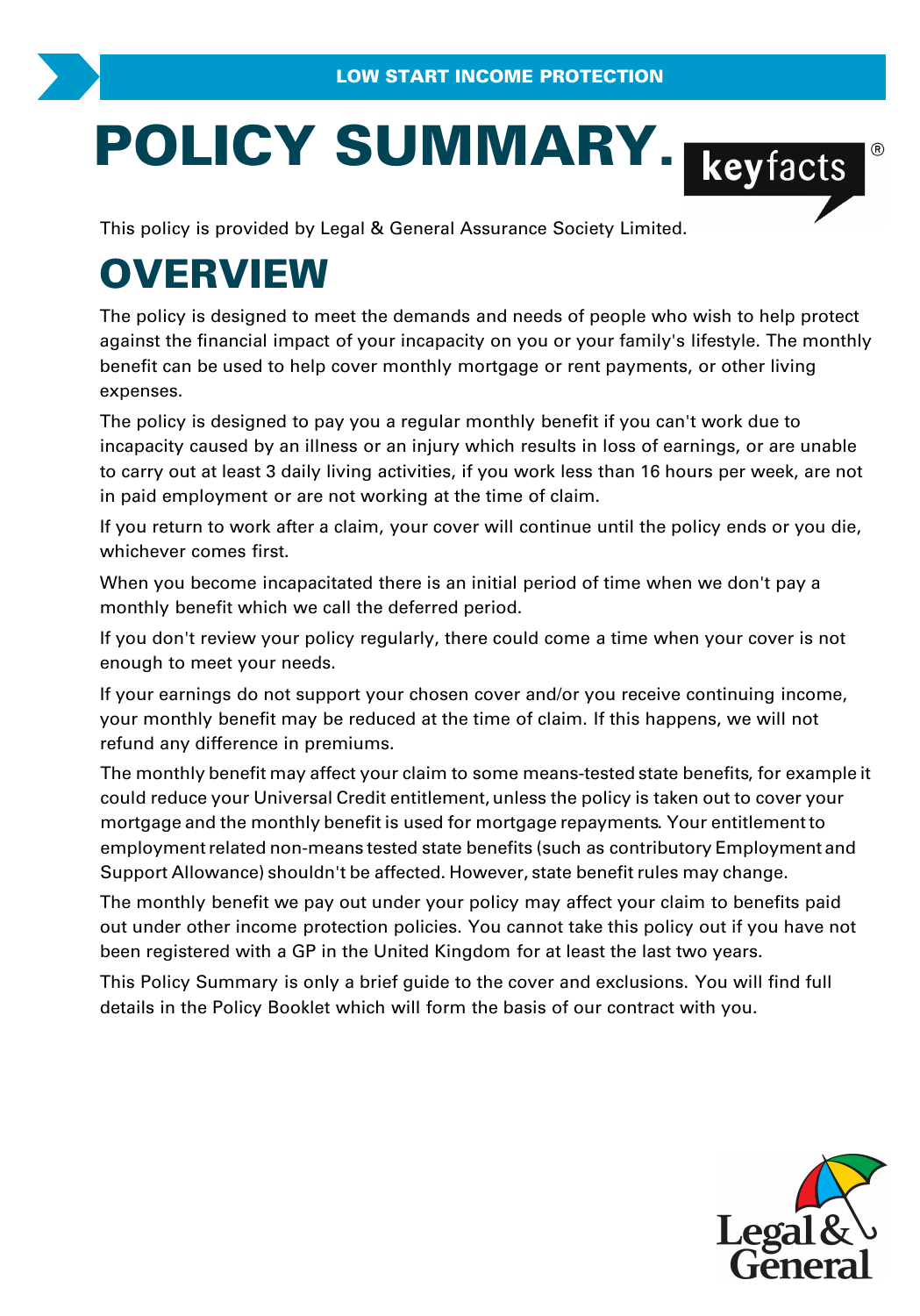# **WHAT IS COVERED?**

You will be covered if you meet our definition of incapacity:

If you work more than 16 hours per week, and are paid for your work, your incapacity definition will be own occupation. This means if, due to illness or injury, you're unable to work in your own occupation and you're not following any other occupation, we'll consider you to be incapacitated.

If you work less than 16 hours per week, are not in paid employment or are not working at definition will be own occupation. This means if, due to illness or injury, you're unable to<br>work in your own occupation and you're not following any other occupation, we'll consider<br>you to be incapacitated.<br>If you work le be Activities of Daily Living (ADL). This means if, due to illness or injury and in our opinion, you're unable to carry out at least three of the following activities, we'll consider you to be incapacitated. **Walking – The ability to walk more than 200 metres on a level surface.<br>
<b>Activities list**<br> **Walking – The ability to walk more than 200 metres on a level surface.**<br> **Climbing – The ability to climb up a flight of 12 stair** 

#### **Activities list**

incapacitated.<br>**Activities list**<br>Walking – The ability to walk more than 200 metres on a level surface.<br>Climbing – The ability to climb up a flight of 12 stairs and down again, using the handrail if<br>needed. needed.

**Lifting** – The ability to pick up an object weighing 2kg at table height and hold for 60 seconds before replacing the object on the table. **Bending** – The ability to bility up an object weighing 2kg at table height and hold for 60 seconds before replacing the object on the table.<br>**Bending** – The ability to bend or kneel to touch the floor and straighten up ag

**Bending** – The ability to bend or kneel to touch the floor and straighten up again.<br>**Getting in and out of a car** – The ability to get into a standard saloon car, and out again.

seconds before replacing the object on the table.<br>**Bending** – The ability to bend or kneel to touch the floor and straighten up again.<br>**Getting in and out of a car** – The ability to get into a standard saloon car, and out desktop personal computer keyboard.

**Getting in and out of a car** – The ability to get into a standard saloon car, and out again.<br> **Writing** – The manual dexterity to write legibly using a pen or pencil, or type using a desktop personal computer keyboard.<br>
W longer incapacitated, your policy ends, or you die, whichever happens first.

# **WHAT IS NOT COVERED?**

You are not covered if you don't give us full and honest answers to the questions we ask you before your policy starts. Please don't assume that we'll contact your doctor to find out your full medical details.

- · We may restrict some elements of cover based on the information that you give us. If we do this we'll tell you what we've excluded in your Policy Booklet under the heading You before your policy starts. Please<br>Your full medical details.<br>• We may restrict some elements<br>do this we'll tell you what we've<br>"When we will not pay a claim".<br>• This policy has no cash value af we may restrict some elements of<br>do this we'll tell you what we've e<br>"When we will not pay a claim".<br>• This policy has no cash value and<br>without making a valid claim.<br>• If you stop paying your premiums
- This policy has no cash value and we will not pay out if you reach the end of your policy
- If you stop paying your premiums your cover will end 30 days after the first missed premium.
- · This policy does not include unemployment cover, and therefore will not pay out if you become unemployed.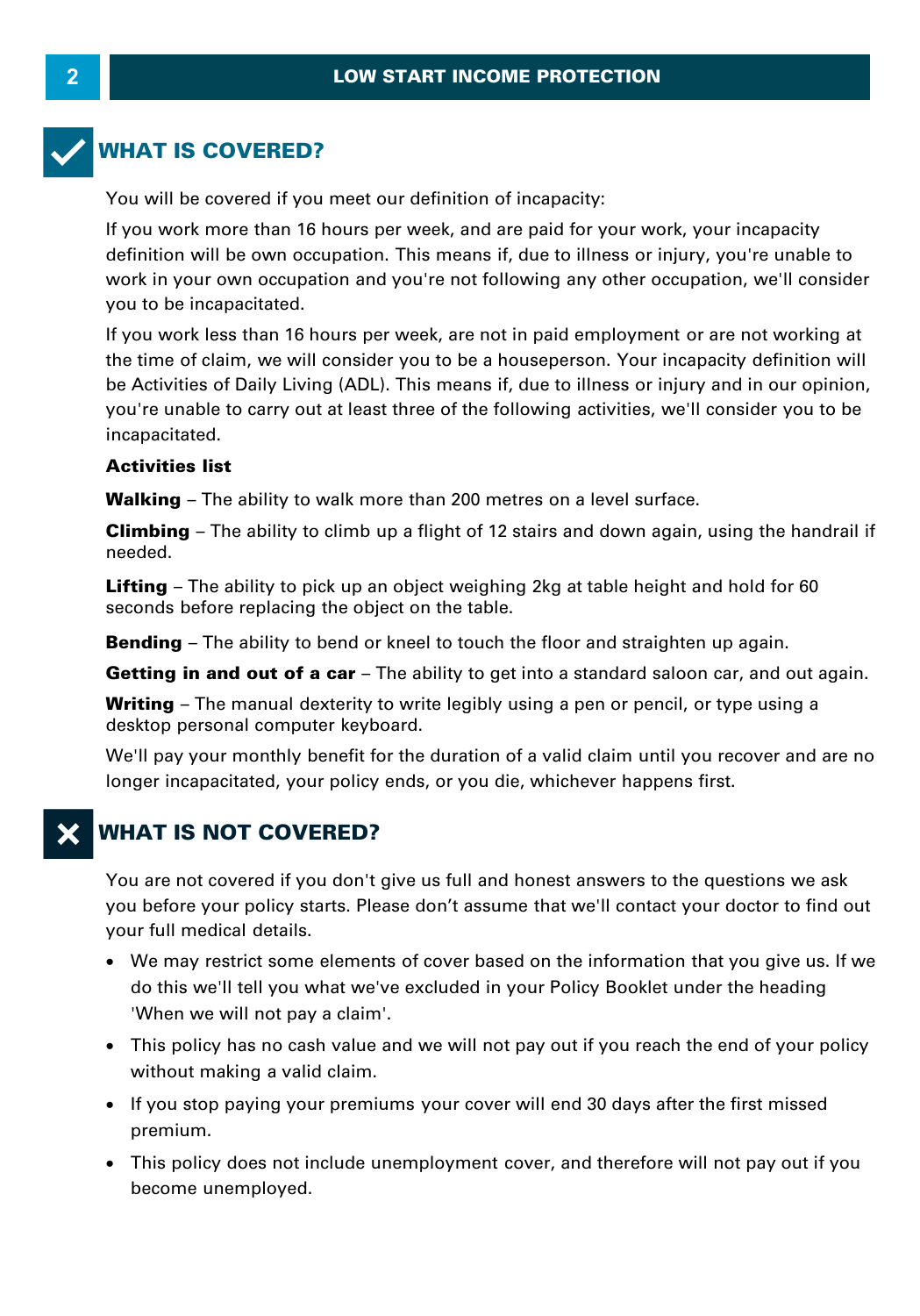# **ABOUT YOUR POLICY.**

#### **YOUR PREMIUMS**

#### **Guaranteed premiums**

Your premiums will increase each year in line with your age at the policy anniversary date. The premiums shown in your Personal Quote will not change unless you make any changes to your policy.

#### **Increasing premiums**

If you choose an increasing policy your premiums will increase each year in line with your age at the policy anniversary date. They will also increase in line with the change in the **Increasing premiums**<br>If you choose an increasing policy your premiums will increase each year in line with you<br>age at the policy anniversary date. They will also increase in line with the change in the<br>Retail Prices Index **Increasing premiums**<br>If you choose an increasing policy your premiums will increase each year ir<br>age at the policy anniversary date. They will also increase in line with the ch<br>Retail Prices Index (RPI) multiplied by 1.5

If you choose to add Private Diagnostics it will not be included as part of the review.

If you choose to add Fracture Cover it will not be included as part of the review.

# **AGE LIMITS**

The minimum length of the policy is 10 years but it cannot end before your 50th birthday. You can take this policy out from your 18th birthday until your 60th birthday. The policy must end before your 70th birthday, or your planned retirement date, whichever is earlier. There may be certain occupations that have limitations on the length of the policy.

# **YOUR COVER**

#### **Level cover**

Your amount of cover will stay the same unless you change it.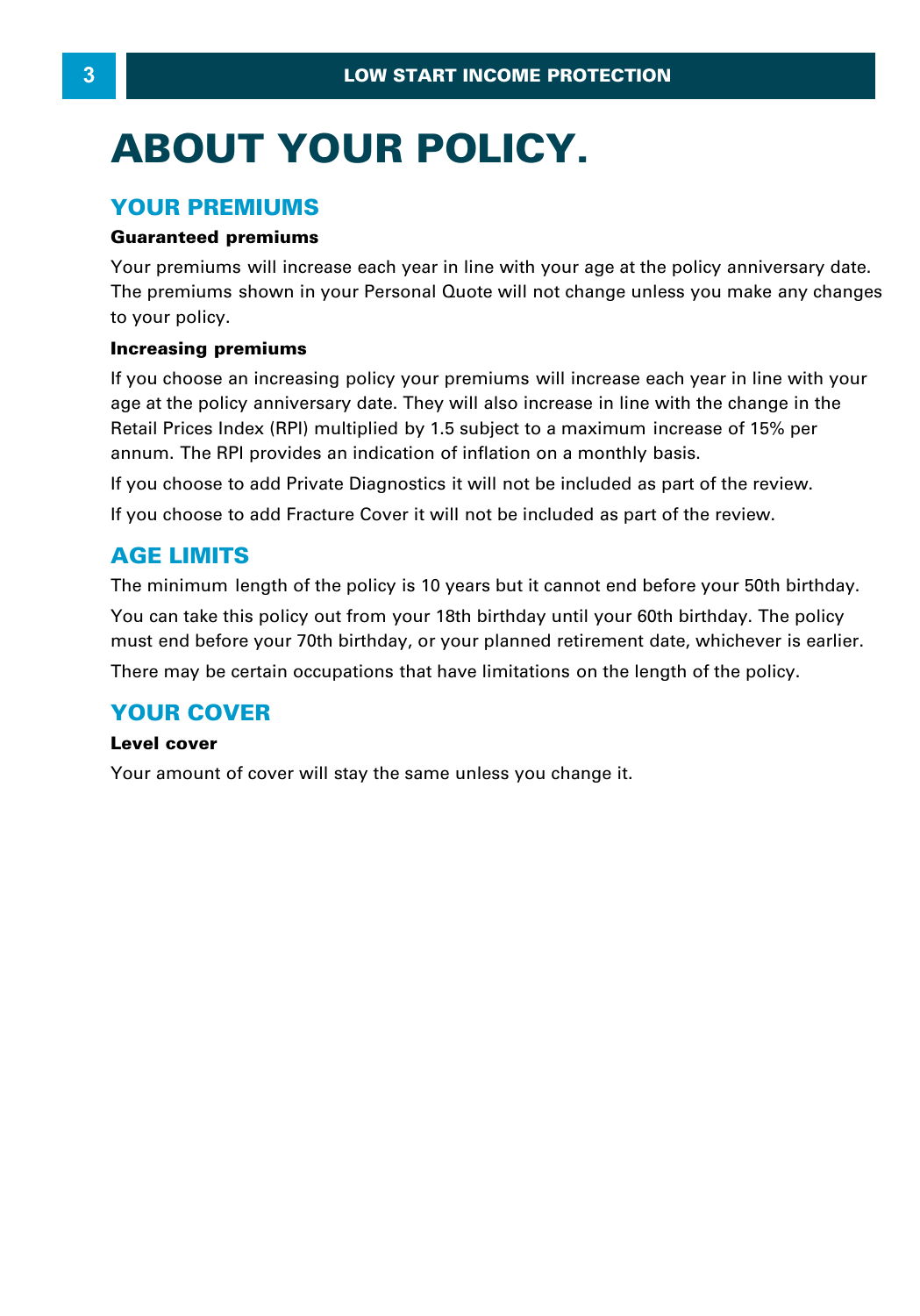#### **Increasing cover**

If you choose an increasing policy, we'll give you the option every year to increase the monthly benefit you're covered for by the change in the Retail Prices Index (RPI) up to a maximum of 10% of your current monthly benefit, without the need for further medical evidence. This policy is designed to protect your monthly benefit against inflation. The maximum monthly benefit is £7,000 per month (£84,000 per year). Your premiums may be higher as you have chosen this option. maximum of 10% of your current monthly benefit, without the need for further medical<br>evidence. This policy is designed to protect your monthly benefit against inflation. The<br>maximum monthly benefit is £7,000 per month (£84

the Government.

The RPI is a way of measuring the impact of inflation on family budgets and is published by<br>The RPI is a way of measuring the impact of inflation on family budgets and is published by<br>the Government.<br>Your premium will incr The RPI is a way of measuring the impact of inflation on family budgets and is published<br>the Government.<br>Your premium will increase at a different rate to your monthly benefit because it's indexe<br>by the changes in the RPI premium. This takes into account the fact that the likelihood of claiming increases as you get older.

If the change to the RPI is less than 1% then both your premium and monthly benefit will stay the same until the next review.

If you decide not to increase the monthly benefit you're covered for, we won't offer you this option again. If you decide not to increase the monthly benefit you're covered for, we won't offer you to<br>If you decide not to increase the monthly benefit you're covered for, we won't offer you to<br>ption again.<br>If you choose to add Priv

If you choose to add Fracture Cover it will not be included as part of the review.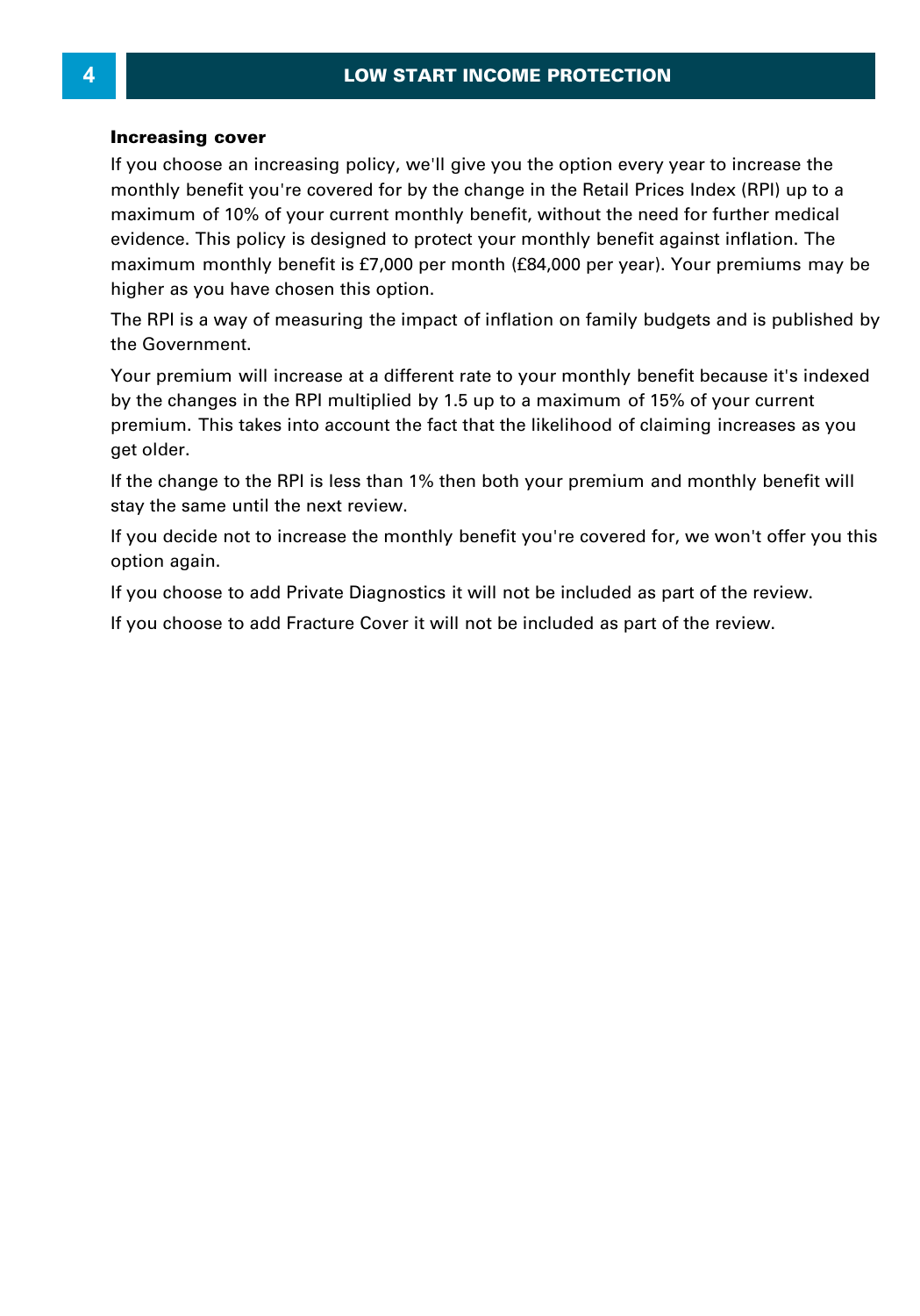### **MONTHLY BENEFIT**

The table below shows how the maximum monthly benefit that you can qualify for at the start of your policy is calculated. We do not cover 100% of your total gross earnings because currently tax and national insurance are not deducted from your monthly benefit.

| because currently tax and national insurance are not deducted from your monthly benefit.                                                                    |                                                                        |                                                                                                     |
|-------------------------------------------------------------------------------------------------------------------------------------------------------------|------------------------------------------------------------------------|-----------------------------------------------------------------------------------------------------|
| Remember that if you need to claim we'll calculate the maximum monthly benefit at claim<br>based on your earnings immediately before you are incapacitated. |                                                                        |                                                                                                     |
| How to calculate the<br>maximum monthly benefit<br>you can choose at the start of<br>your policy                                                            | <b>Example 1 Total</b><br><b>Gross Annual</b><br>$Income =$<br>£40,000 | <b>Example 2 Total</b><br><b>Gross Annual</b><br>$Income =$<br>£65,000                              |
| 60% of gross annual income<br>up to and including £60,000                                                                                                   | £40,000 x 60%<br>= £24,000                                             | £60,000 x 60%<br>$=$ £36,000                                                                        |
| 50% of gross annual income over<br>£60,000                                                                                                                  | N/A                                                                    | £65,000 - £60,000<br>$=$ £5,000<br>$50\% \times £5,000 =$<br>£2,500                                 |
| Maximum monthly benefit at the<br>start of your policy                                                                                                      | £24,000 $\div$ 12<br>$(months) =$<br>£2,000 monthly<br>benefit         | $£36,000 + £2,500$<br>$=$ £38,500<br>£38,500 $\div$ 12<br>$(months) =$<br>£3,208 monthly<br>benefit |

#### **Maximum Monthly Benefit**

The maximum monthly benefit we allow is £10,000 per month (up to a maximum of £120,000 per year), less any deductions we may apply. The maximum monthly benefit we allow is £10,000 per month (up to a maximum of<br>£120,000 per year), less any deductions we may apply.<br>The maximum monthly benefit if you:<br>• choose an increasing policy is £7,000 per month (up

The maximum monthly benefit if you:

- ·
- are considered to be a houseperson; working less than 16 hours per week, are not in paid employment or not working at the time of claim, is £1,666.67 per month (up to a maximum of £20,000 per year)
- · are self-employed for less than 12 months, is 35% of your gross earnings (up to £120,000 per year).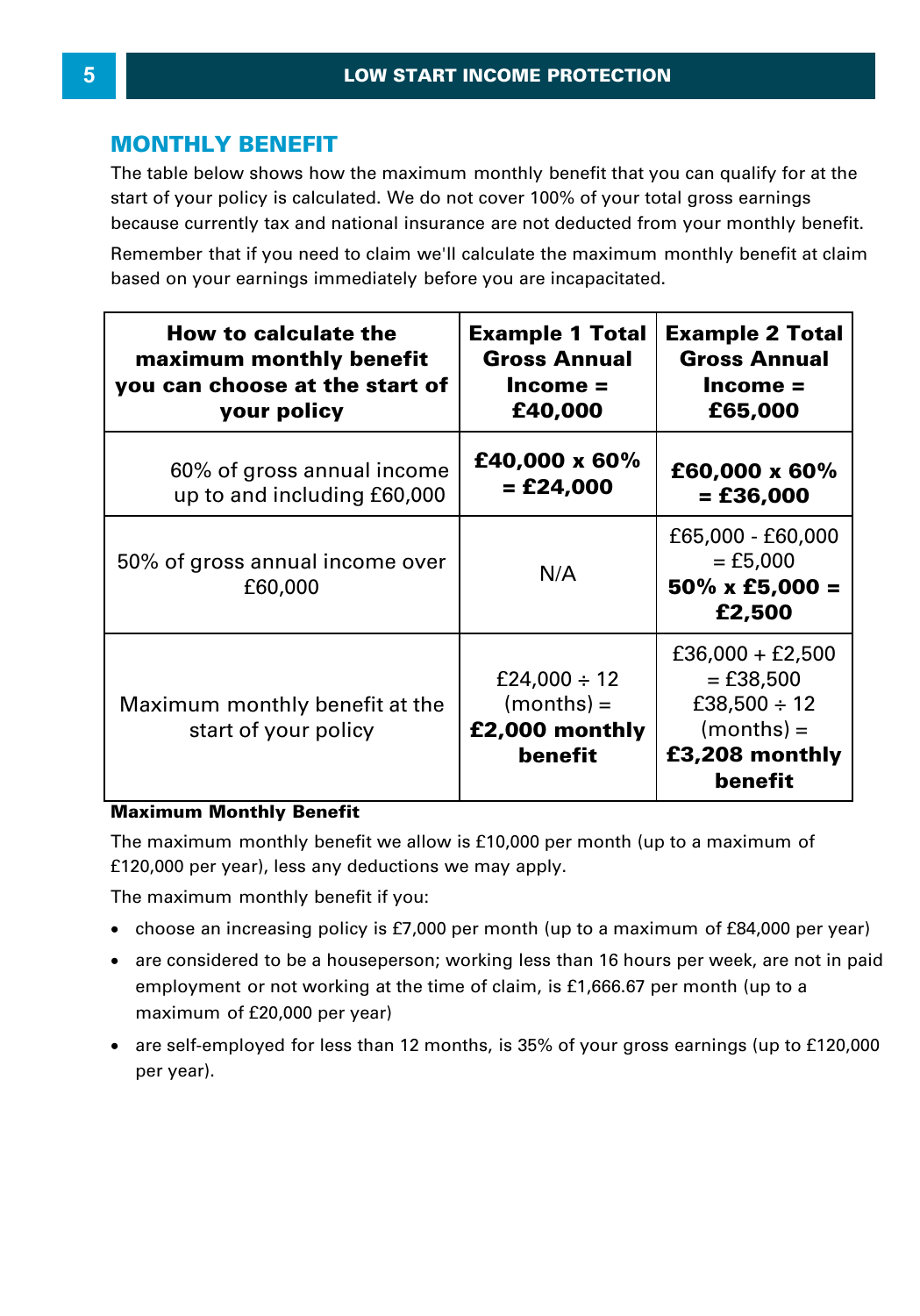#### **HOW DOES MY EMPLOYMENT STATUS AFFECT ME?**

If you're employed when claiming we will pay your monthly benefit based on your pre-tax **HOW DOES MY EMPLOYMENT STATUS AFFECT ME?**<br>If you're employed when claiming we will pay your monthly benefit based on your pre-tax<br>earnings for PAYE assessment purposes (including P11D benefits – benefits in kind and any<br>d **HOW DOES MY EMPLOYMENT STATUS AFFECT ME?**<br>If you're employed when claiming we will pay your monthly benefit based on your pre-tax<br>earnings for PAYE assessment purposes (including P11D benefits – benefits in kind and any<br>d work.

If you're self-employed when claiming we will pay your monthly benefit based on your share of the annual pre-tax profits. This is the total income from the business less any dividends from a private limited company) in the 12 months before you become unable to<br>work.<br>If you're self-employed when claiming we will pay your monthly benefit based on your<br>share of the annual pre-tax profits. This is If you're self-employed when claiming we will pay your monthly benefit based on your<br>share of the annual pre-tax profits. This is the total income from the business less any<br>allowable expenses as permitted under HM Revenue

share of the annual pre-tax profits. This is the total income from the business less any<br>allowable expenses as permitted under HM Revenue & Customs (HMRC) guidelines.<br>If you are self-employed for more than 36 months prior of self-employment prior to incapacity. prior to incapacity. If you're self-employed for less than 36 months before a claim we'll<br>calculate your yearly earnings based on your average yearly pre-tax profit during the period<br>of self-employment prior to incapacity.

We will ask for evidence of your earnings if you claim.

monthly benefit calculated at the time of claim, whichever is greater.

You need to consider the following continuing income when calculating your chosen monthly benefit at the start of your policy, as this will be taken off the monthly benefit payable when you claim: from a mode to dividends received from a private with dividend from a problem with the monthly benefit at the start of your policy, as this will be taken off the monthly benefit vable when you claim:<br>60% of continuing gros

- · 60% of continuing gross income received, such as sick pay
- ·profit
- · 60% of gross income from investments, if this is taken into account in determining your earnings for the monthly benefit profit<br>60% of gross income from investments, if this is taken into account in determining your<br>earnings for the monthly benefit<br>60% of ill-health pension/early retirement schemes that would pay you a benefit as a<br>result of
- 60% of ill-health pension/early retirement schemes that would pay you a benefit as a result of incapacity
- · Any regular payments to which you're entitled from any other insurance policy due to 60% of ill-health pension/early retirement schemes that would pay you a benefit as a<br>result of incapacity<br>Any regular payments to which you're entitled from any other insurance policy due to<br>incapacity. Regular payments fr terminal illness or critical illness will not be taken into consideration.

We won't reduce the monthly benefit due to income from savings.

The benefit we pay may affect your claim to some means-tested State benefits. Any employment related non-means tested State benefits (such as contributory Employment and Support Allowance (ESA) and Statutory Sick Pay) will not be deducted from the monthly benefit.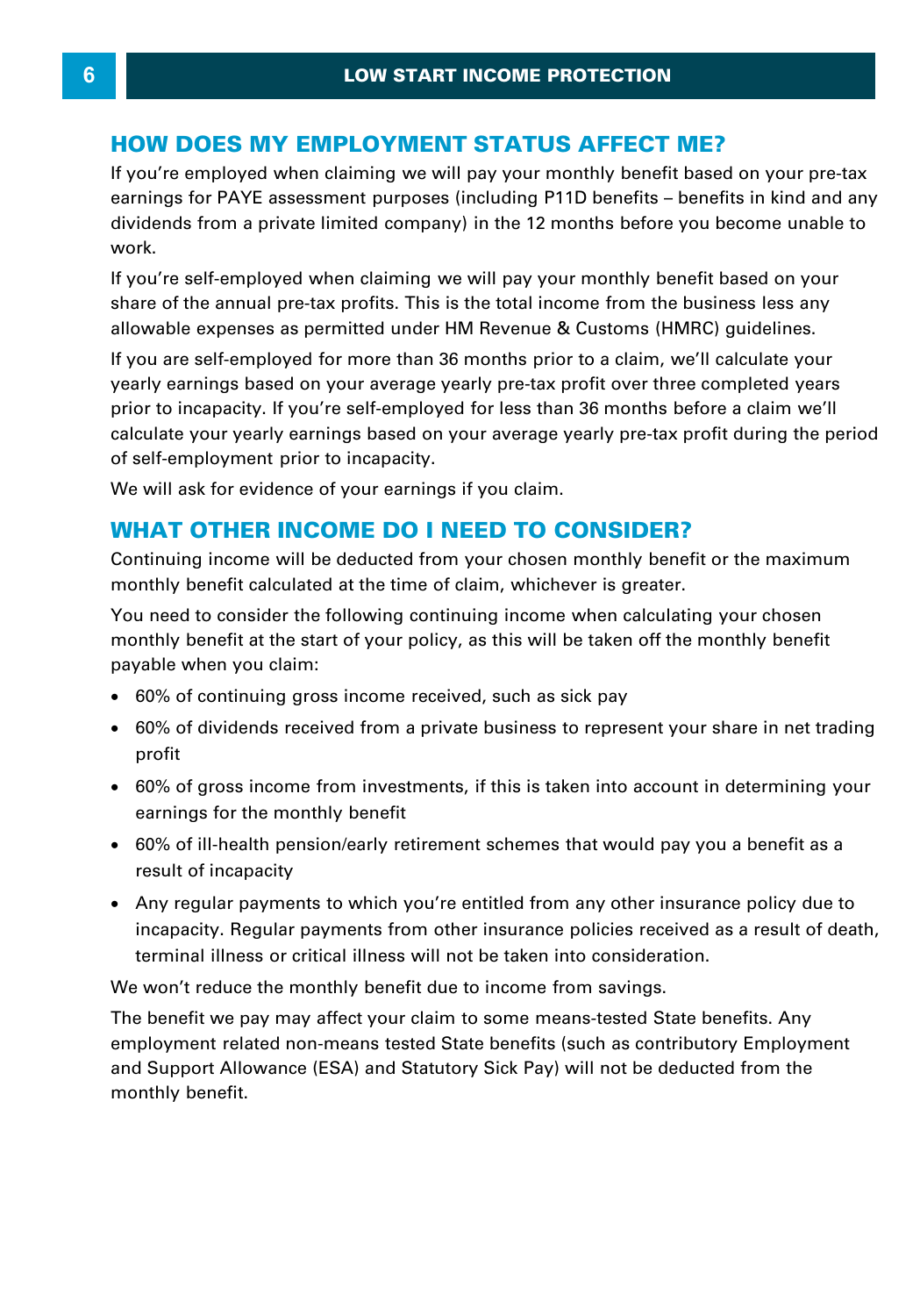#### **THE INCOME GUARANTEE**

The monthly benefit at claim stage is calculated based on your earnings immediately before you were incapacitated, not your earnings at the start of your policy. This could mean that if your earnings go down, you may not receive what you expect. To help protect your chosen monthly benefit that you select at the start of your policy, we include the Income Guarantee at no extra cost.

We'll base the Income Guarantee on the lower of £1,500 per month or your chosen monthly benefit at the start of your policy.

This could be made up of a combination of your policy, we medde the medine diarance<br>We'll base the Income Guarantee on the lower of £1,500 per month or your chosen monthly<br>benefit at the start of your policy.<br>This could be benefit provided by your policy. Continuing income you receive whilst incapacitated will be deducted from the chosen monthly benefit, or the maximum monthly benefit calculated at the time of claim, whichever is greater. The monthly benefit payable will never be more than the monthly benefit as shown in your Policy Booklet. If the chosen monthly benefit was more than £1,500 per month and the maximum monthly benefit at claim is less than £1,500 per month, any continuing income will be deducted from the Income Guarantee.

The monthly benefit payable will be re-assessed throughout your claim and adjusted to take into account any changes to your continuing income, to ensure that if your continuing income reduces or comes to an end, the monthly benefit payable will increase up to but not exceeding the chosen monthly benefit or £1,500 per month, whichever is lower. The monthly benefit payable will be re-assessed throughout your claim and adjusted to take<br>into account any changes to your continuing income, to ensure that if your continuing<br>income reduces or comes to an end, the monthl

less than 16 hours per week, are not in paid employment, or are not working at the time of claim.

If we reduce the monthly benefit payable at claim, we won't refund any of your premiums. Therefore it is important that you review your policy regularly to ensure that it meets your needs.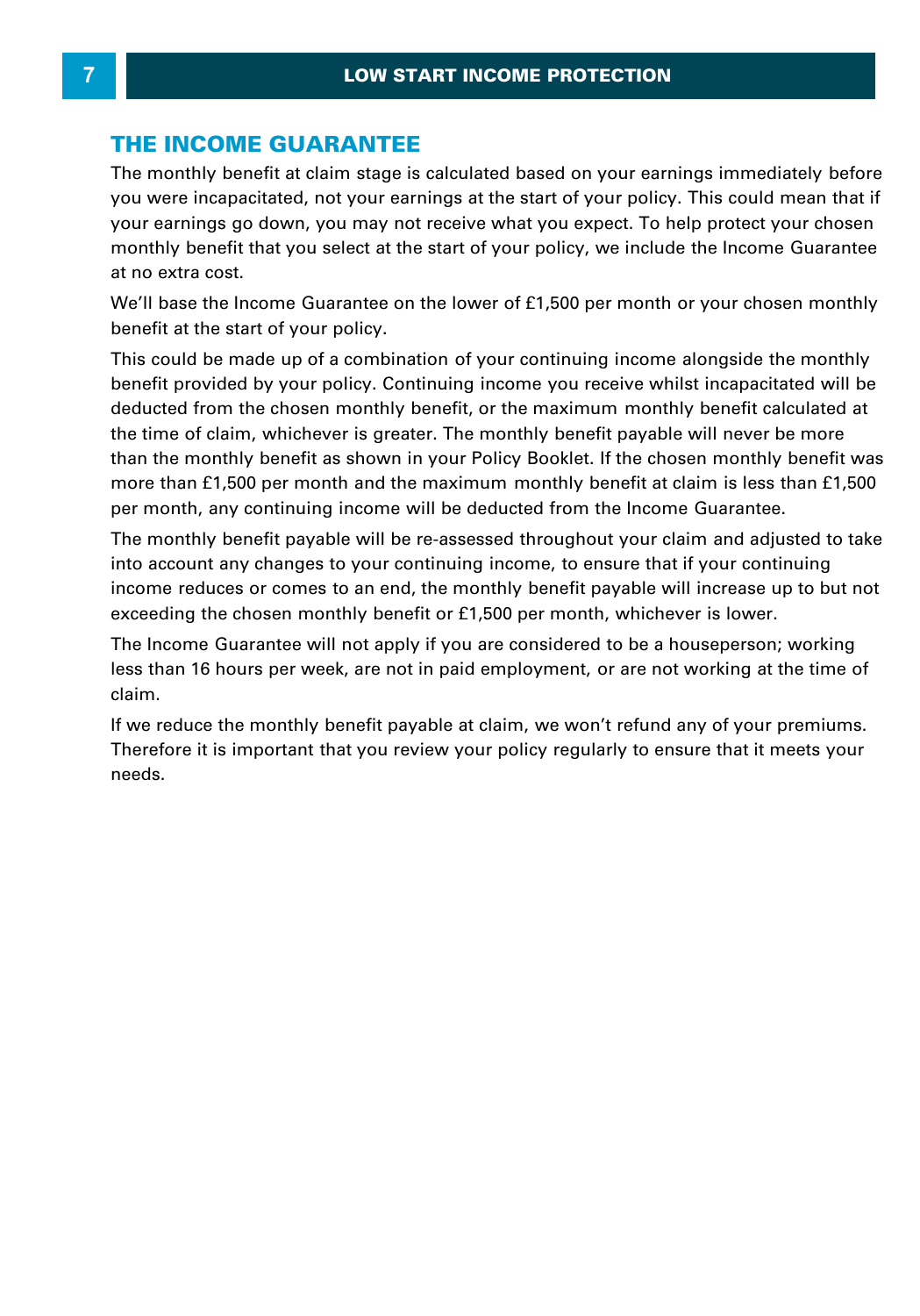# **LOW START IN**<br>**Working Example – Scenario 1**<br>Peter earns £28,000 a year. **LOV**<br>**Working Example – Scenario**<br>Peter earns £28,000 a year.<br>He can take out a plan for 60% o **Working Example – Scenari**<br>Peter earns £28,000 a year.<br>He can take out a plan for 60%<br>(£28,000 × 60%) = £16,800<br>This figure is then divided by 1

**Working Example – Scenario 1<br>Peter earns £28,000 a year.<br>He can take out a plan for 60% of his annual gross income:<br>(£28,000 × 60%) = £16,800** 

This figure is then divided by 12 to work out the maximum monthly benefit that Peter can take out:  $(f28,000 \times 60\%) = f16,800$ <br>This figure is then divided b<br>take out:<br> $(f16,800 \div 12) = f1,400$ <br>Therefore. Peter decides to

This figure is then divided by 12 to work out the maximum monthly benefit that Peter can<br>take out:<br>(£16,800 ÷ 12) = £1,400<br>Therefore, Peter decides to take out a policy with a monthly benefit of £1,400 and a deferred<br>peri period of 26 weeks.

(£16,800 ÷ 12) = £1,400<br>Therefore, Peter decides to take out a policy with a monthly benefit of £1,400 and a deferred<br>period of 26 weeks.<br>A few years later, Peter suffers an illness and is unable to work. At claim, we calc maximum monthly benefit based on Peter's new salary, which has reduced to £22,400 a year. Friew years fact, if eter surfers an imitess and is analyte to work. At elamit, we calculate the maximum monthly benefit based on Peter's new salary, which has reduced to £22,400 a year.<br>The maximum monthly benefit based

The maximum monthly benefit based on Peter's new salary is:

£1,400 per month.

If Peter receives any continuing income, we would need to take this into account. For example, if Peter has continuing income, we would heed to take this life account. For example, if Peter has continuing income of £500 per month, then we would deduct 60% of this amount (£300) from the monthly benefit as ca this amount (£300) from the monthly benefit as calculated at claim: E1,400 per monument<br>If Peter receives any continexample, if Peter has contin<br>this amount (£300) from th<br>£1,400 - £300 = £1,100<br>Therefore Peter would rece

£1,400 - £300 = £1,100<br>Therefore Peter would receive a monthly benefit of £1,100.<br>The Income Guarantee means that we will pay Peter a monthly benefit, which when added to his continuing income, guarantees he will receive the monthly benefit amount on his policy of £1,400. The Income Guarantee means that we will pay Peter a monthly benefit, which when added<br>to his continuing income, guarantees he will receive the monthly benefit amount on his<br>policy of £1,400.<br>If Peter is still claiming a mo

This is the monthly benefit on Peter's policy.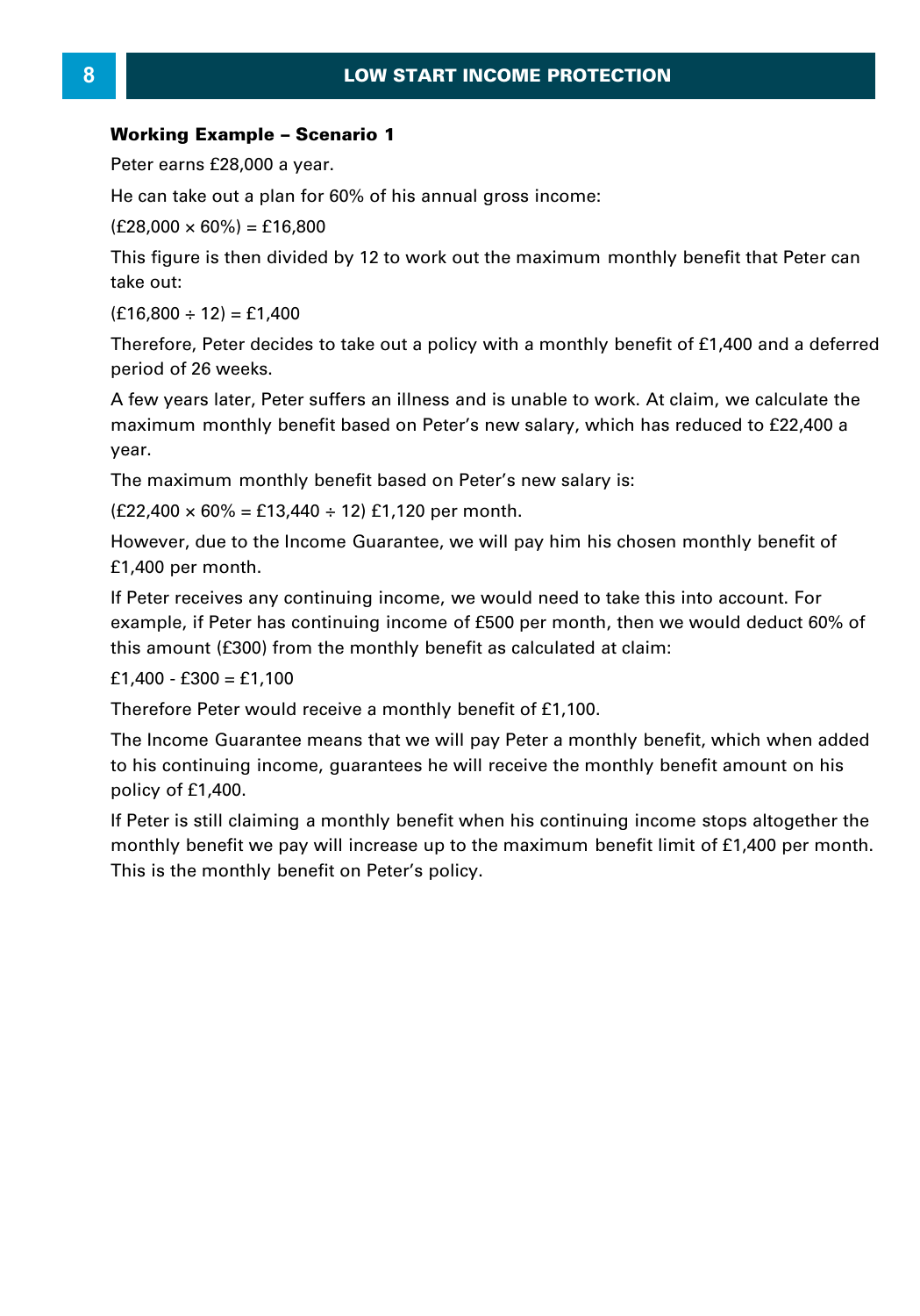# **LOW START IN**<br>Working Example – Scenario 2<br>Sarah earns £32,500 a year. LOW<br>**Working Example – Scenario**<br>Sarah earns £32,500 a year.<br>She can take out a plan for 60% **Working Example – Scenari**<br>Sarah earns £32,500 a year.<br>She can take out a plan for 60%<br>(£32,500 × 60%) = £19,500<br>This figure is then divided by 1

Sarah earns £32,500 a year.<br>She can take out a plan for 60% of her annual gross income:<br>(£32.500 × 60%) = £19.500

This figure is then divided by 12 to work out the maximum monthly benefit that Sarah can take out:  $(f32,500 \times 60\%) = f19,500$ <br>This figure is then divided b<br>take out:<br> $(f19,500 \div 12) = f1,625$ <br>Therefore, Sarah decides to This figure is then divided by 12 to work out the maximum monthly benefit that Sarah can<br>take out:<br>(£19,500 ÷ 12) = £1,625<br>Therefore, Sarah decides to take out a policy with a monthly benefit of £1,625 and a<br>deferred peri

deferred period of 26 weeks.  $(f19,500 \div 12) = f1,625$ <br>Therefore, Sarah decides to take out a policy with a monthly benefit of £1,625 and a

At claim, we calculate the maximum monthly benefit based on Sarah's new salary, which A few years later, Sarah suffers an illness and is unable to work.<br>At claim, we calculate the maximum monthly benefit based on S<br>has reduced to £26,000 a year. At claim, we calculate the maximum monthly benefit based on Sarah's new salary, which<br>has reduced to £26,000 a year.<br>The maximum monthly benefit based on Sarah's new salary is:<br>(£26,000 × 60% = £15,600 ÷ 12) £1,300 per mon

The maximum monthly benefit based on Sarah's new salary is:

The maximum monthly benefit based on Sarah's new salary is:<br>(£26,000 × 60% = £15,600 ÷ 12) £1,300 per month.<br>However, because Sarah's chosen monthly benefit was greater than £1,500, wit<br>Income Guarantee, we will pay her a

If Sarah receives any continuing income, we would need to take this into account. For example, if Sarah has continuing income of £500 per month, then we would deduct 60% of this amount (£300) from the monthly benefit as calculated at claim:<br>
£1,500 - £300 = £1,200<br>
Therefore Sarah would receive a monthly be this amount (£300) from the monthly benefit as calculated at claim: If Sarah receives any continexample, if Sarah has continexample, if Sarah has continent<br>this amount (£300) from th<br>£1,500 - £300 = £1,200<br>Therefore Sarah would rec

this amount (£300) from the monthly benefit as calculated at claim:<br>£1,500 - £300 = £1,200<br>Therefore Sarah would receive a monthly benefit of £1,200.<br>The Income Guarantee means that we will pay Sarah a monthly benefit, whi  $f1,500 - f300 = f1,200$ <br>Therefore Sarah would receive a monthly benefit of  $f1,200$ .<br>The lncome Guarantee means that we will pay Sarah a monthly benefit, which when added<br>to her continuing income, guarantees that she will re £1,500. Therefore Sarah would receive a monthly benefit of £1,200.<br>The Income Guarantee means that we will pay Sarah a monthly benefit, which when added<br>to her continuing income, guarantees that she will receive a monthly benefit

monthly benefit we pay will increase up to the maximum benefit limit of £1,500 per month.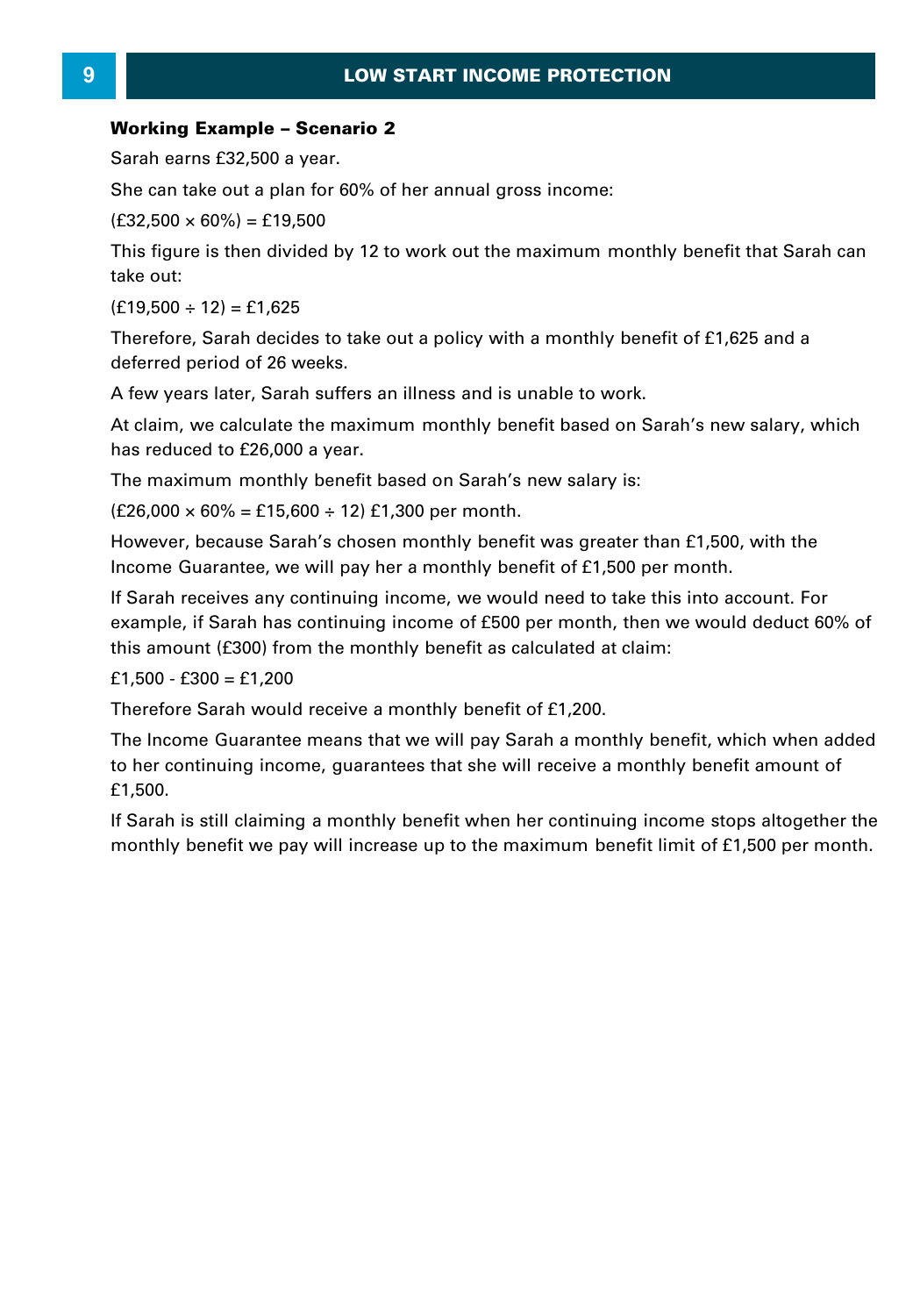#### **DEFERRED PERIODS**

When you take out your policy you will need to choose between five different deferred periods (4, 8, 13, 26 or 52 weeks). A deferred period is an initial period of time when you're unable to work and we don't pay any monthly benefit.

You should take into account any earnings which you'll receive once you stop working. You should also think about how long you're prepared to live on your savings.

For all deferred periods, if your claim is accepted after we have assessed it both medically and financially your monthly benefit payments will start one month after your deferred period ends and then will be paid monthly in arrears. A four week deferred period, you must tell us within two matter your deferred period ends and then will be paid monthly in arrears.<br>
If you choose:<br>
• A four week deferred period, you must tell us within two weeks of the s

If you choose:

- ·
- Any other deferred period, you must tell us within four weeks of the start of incapacity.

If you don't do this we may not backdate your claim.

Premiums must continue to be paid during your deferred period and whilst your claim is being processed. We'll tell you when you no longer need to pay your premiums and we will suspend them while we pay your monthly benefit. Any overpaid premiums will be returned to you. When your claim ends, you'll need to start paying your premiums again to make sure your cover continues.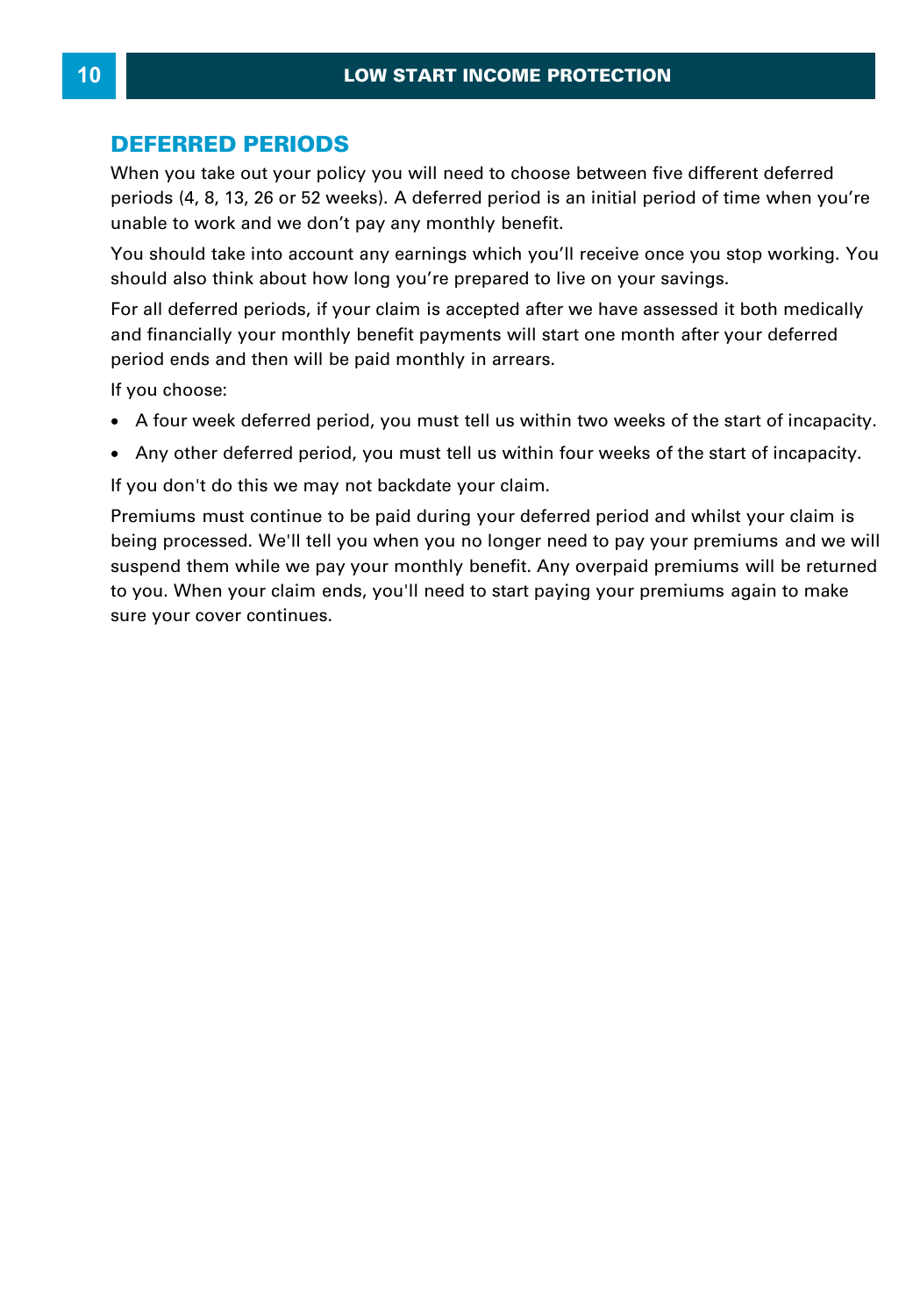#### **STEPPED BENEFIT**

If you choose the Stepped Benefit option you are allowed to select two deferred periods, each with different monthly benefits.

This means you have a lower monthly benefit which then increases as your continuing income reduces.

The Stepped Benefit allows you the flexibility to tailor your policy to meet your personal This means you have a lower monthly benefit which then increases as your continuing<br>income reduces.<br>The Stepped Benefit allows you the flexibility to tailor your policy to meet your personal<br>circumstances. This could be us receive will be taken into account when you claim and may reduce the monthly benefit you receive. If you choose the Low Cost Option then you claim and may reduce the monthly benefit you<br> **LOW COST OPTION**<br>If you choose the Low Cost Option this provides a way of keeping your premiums down by<br>
limiting the length of time

#### **LOW COST OPTION**

limiting the length of time your monthly benefit can be paid. **LOW COST OPTION**<br>If you choose the Low Cost Option this provides a way of keeping your premiums down by<br>limiting the length of time your monthly benefit can be paid.<br>You can choose at outset between having a maximum benef

individual claim of:

- · 12 months, or
- · 24 months.

Multiple claims can be made. Please see the Policy Booklet for more information.

If you are a houseperson, after the monthly benefit has been paid for the maximum benefit payment period, which does not need to be consecutive, your policy will end.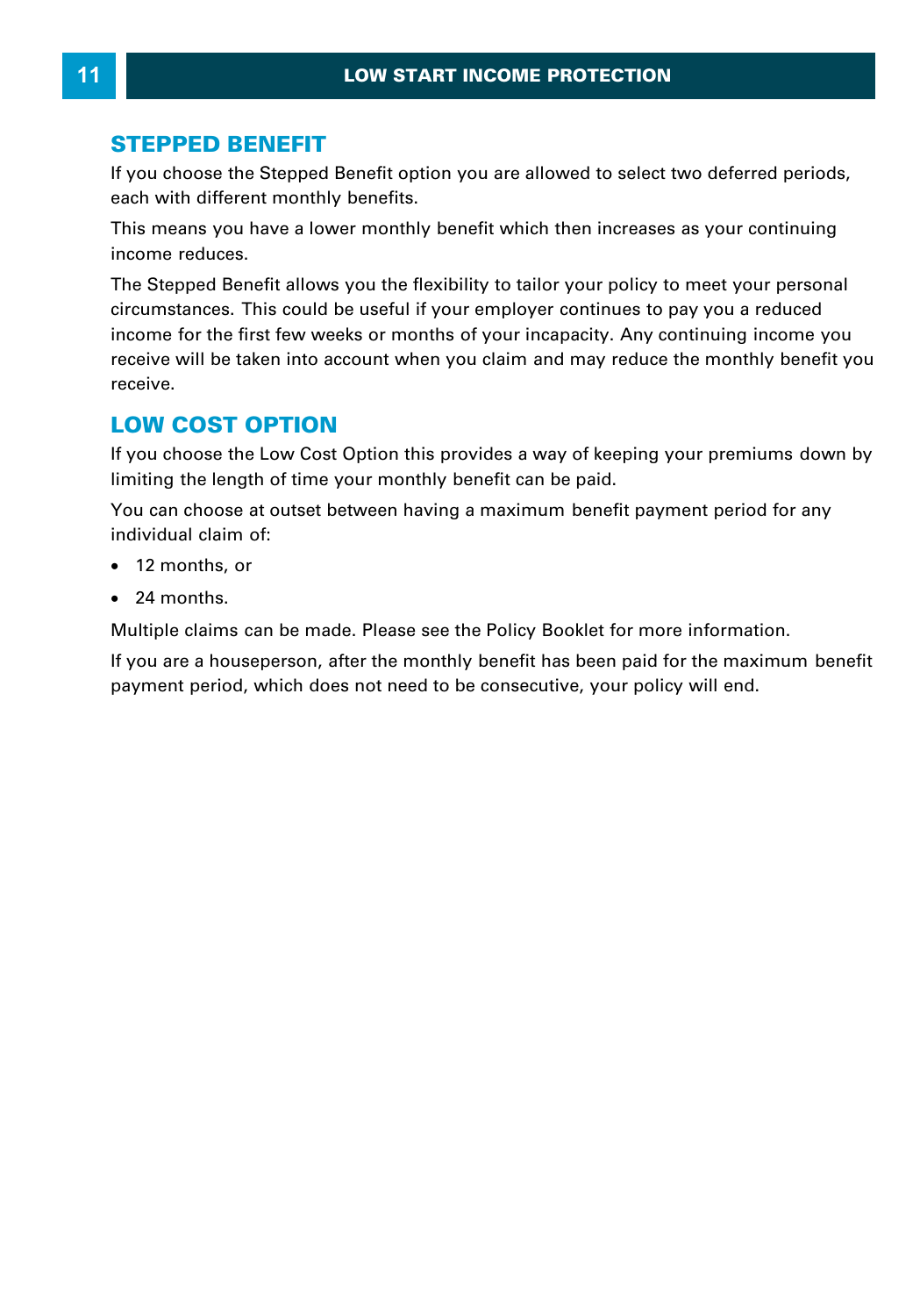# **BENEFITS FOR ALL POLICIES.**

The following benefits can be added at the start of the policy for an additional cost. These benefits may have eligibility criteria and restrictions that apply.

# **FRACTURE COVER**

Optional, must be chosen at the start of the policy, as long as this is before your 64th birthday, and will be an additional cost.

This benefit is insured by AXIS Specialty Europe SE with all claims processed by Trustedoctor and can be renewed by you every 12 months. Fracture Cover is arranged Uptional, must be chosen at the start of the policy, as long as this is before your 64th<br>birthday, and will be an additional cost.<br>This benefit is insured by AXIS Specialty Europe SE with all claims processed by<br>Trustedoct SE. through Legal & General Partnership Services Limited as agent of AXIS Specialty Europe<br>SE.<br>You can't choose this benefit if you already have it on any other Legal & General policy. You

can cancel this benefit at any time and if you do the premium for your policy will be recalculated. This benefit cannot be reapplied to your policy.



#### **WHAT IS COVERED?**

You will be covered for a specified diagnosed fracture, dislocated joint, ruptured tendon or ligament tear. The amount paid will vary depending on which part of the body is affected.

There is no limit to the number of claims you can make, however the maximum amount paid will be no more than £7,500 in any policy year.

#### **WHAT IS NOT COVERED?**

- · You will not be eligible for Fracture Cover if you are aged under 18 at the date the injury occurs.
- · You can't claim if the injury occurs within seven days of the policy start date.
- · Fracture Cover will end if the policy is cancelled or the benefit is removed.
- · You will not be eligible for Fracture Cover if you have osteoporosis or pseudarthrosis.
- · Certain types of fractures, dislocated joints, ruptured tendons and ligament tears are not covered.

Please see the Policy Booklet for full details of what is and is not covered.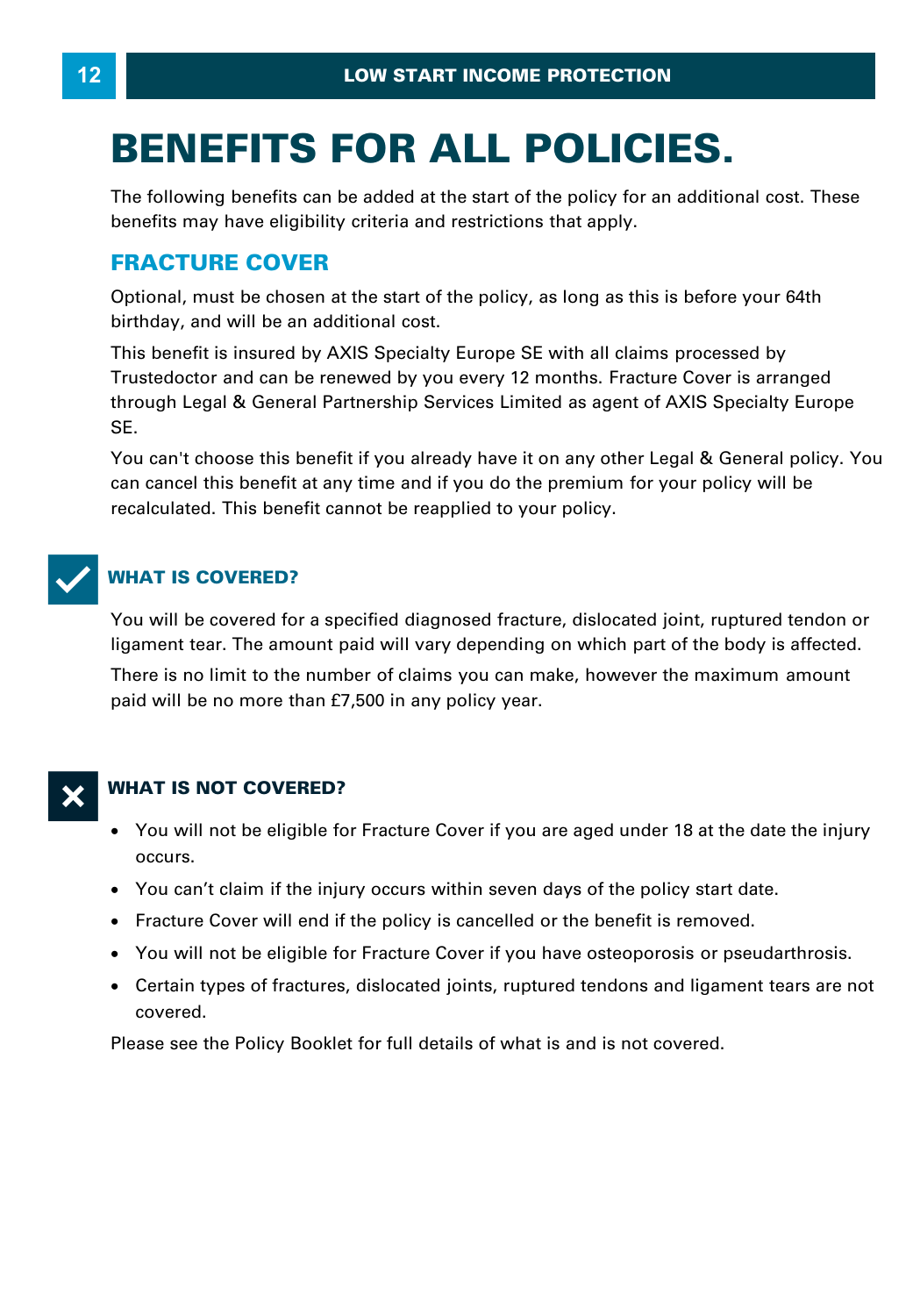### **PRIVATE DIAGNOSTICS**

Optional, must be chosen at the start of the policy and will be an additional cost. This benefit is insured by AXIS Specialty Europe SE with all services provided by Trustedoctor and can be renewed by you every 12 months. Private Diagnostics is arranged Through Legal Americans at the start of the policy and will be an additional cost.<br>This benefit is insured by AXIS Specialty Europe SE with all services provided by<br>Trustedoctor and can be renewed by you every 12 months. P SE. through Legal & General Partnership Services Limited as agent of AXIS Specialty Europe<br>SE.<br>You can't choose this benefit if you already have it on any other Legal & General policy. You

can cancel this benefit at any time and if you do the premium for your policy will be recalculated. This benefit cannot be reapplied to your policy.

#### T**WHAT IS COVERED?**

Private Diagnostics allows you access to a Specialist via the Trustedoctor portal, in order to speed up specialist consultations and diagnostic testing for Oncology, Cardiology or Neurosurgery.

- · For each person that takes out the benefit, in any benefit renewal period, the cost of up to three primary virtual consultations will be covered, as long as each separate primary ved up specialist consultations and diagnostic testing for Oficology, Cardiology of<br>urosurgery.<br>For each person that takes out the benefit, in any benefit renewal period, the cost of u<br>three primary virtual consultation is consultation this will count towards the limit mentioned above.
- · The cost of one follow up virtual consultation for each primary virtual consultation will be covered.
- · The cost of all non-invasive diagnostic tests that your specialist recommends will be covered.

This benefit also covers any of your children, provided the virtual consultation process starts before their 22nd birthday.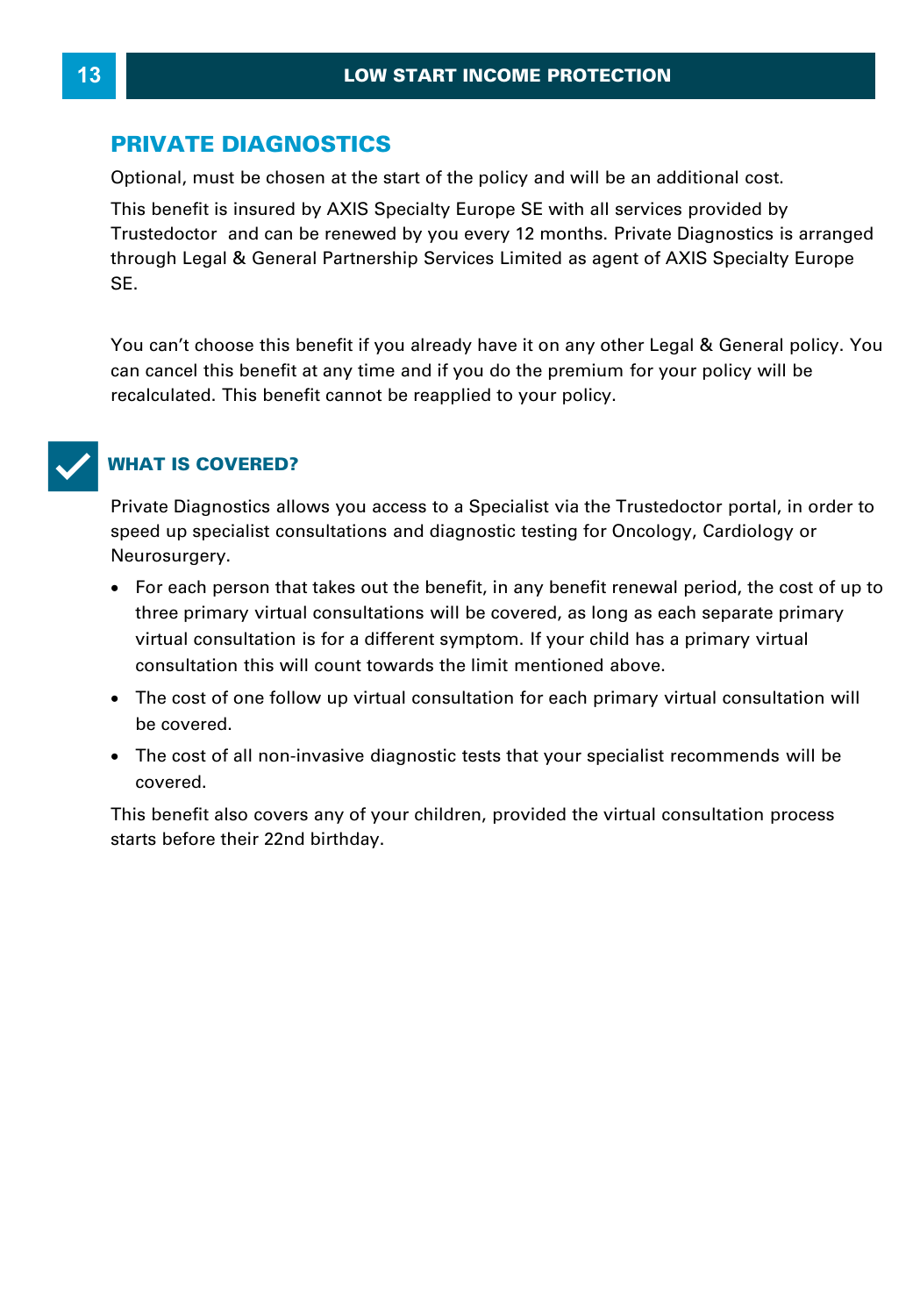#### **WHAT IS NOT COVERED?**

- · The cost of any virtual consultation or non-invasive diagnostic test that has not been arranged and authorised through the Trustedoctor portal and recommended by a specialist.
- · The cost of any expenses for accommodation, travel or taking time off work to attend the virtual consultation or complete the approved non-invasive diagnostic tests.
- · The cost of all invasive diagnostic tests even if recommended by a specialist.
- · Any primary virtual consultation where symptoms began before the policy start date.
- · Diagnostic tests for your child if before the policy start date:
	- Their symptoms existed; or
	- º The illness or condition had occurred; or
	- º Either parent received counselling or medical advice in relation to the condition or have been aware of the increased risk of the condition before the policy start date or before the legal adoption of the child.

Please see the Policy Booklet for full details of what is and is not covered.

The following benefits are automatically included at no extra cost. The following benefits may have eligibility criteria and restrictions that apply.

# **LINKED CLAIMS**



#### T**WHAT IS COVERED?**

If you need to claim again for the same or related cause of incapacity within 12 months of returning to your occupation, you are covered and the deferred period won't apply. There is no limit to the number of claims you can make.

If you choose the Low Cost Option a linked claim will only be possible if your most recent claim did not reach the maximum benefit payment period chosen at outset.



#### **WHAT IS NOT COVERED?**

You are not covered if you do not restart paying your premiums when your claim ends. You are not covered if you need to claim 12 months after returning to your occupation due to the same incapacity, you will have to wait until your deferred period ends.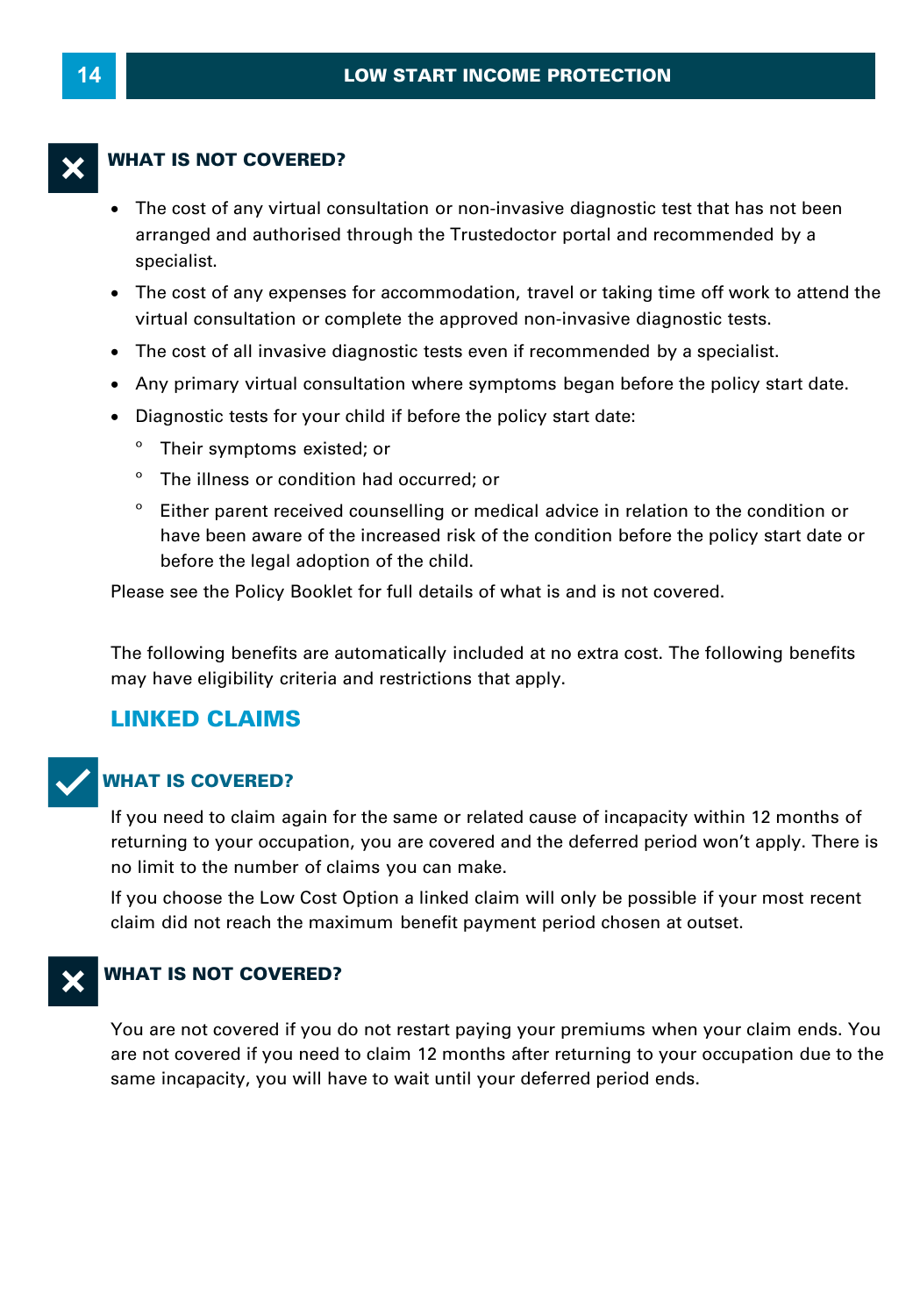#### **WAIVER OF PREMIUM**



#### T**WHAT IS COVERED?**

You won't have to pay your premiums if you're incapacitated and receiving a monthly benefit.



#### **WHAT IS NOT COVERED?**

This does not cover your premiums during the deferred period.

#### **PROPORTIONATE BENEFIT**



#### T**WHAT IS COVERED?**

We will pay you a proportion of your monthly benefit if you go back to work after claiming<br>on reduced earnings as a result of your incapacity. **VHAT IS COVERED?**<br>We will pay you a proportion of your monthly benefit if you go back to work after claiming<br>on reduced earnings as a result of your incapacity.<br>The monthly benefit we pay you will be reduced in proportion

earnings (from the 12 months before your incapacity). The Proportionate Benefit will end once your earnings return to your pre-incapacity level or your claim ends.

If you choose the Low Cost Option the Proportionate Benefit will only be payable if your most recent claim does not reach the maximum benefit payment period chosen at outset and will only be paid for the remainder of that period.

#### **WHAT IS NOT COVERED?**

We won't be able to pay you the Proportionate Benefit if you reduce your earnings due to **WHAT IS NOT COVERED?**<br>We won't be able to pay you the Propo<br>incapacity before making a claim.<br>We won't pay you a higher monthly be We won't be able to pay you the Proportionate Benefit if you reduce your earnings<br>incapacity before making a claim.<br>We won't pay you a higher monthly benefit than your chosen monthly benefit.<br>You won't be eligible to recei

You won't be eligible to receive this benefit if:

- · you choose the Low Cost Option and your most recent claim reaches the maximum benefit payment period chosen at outset.
- ·u won't be eligible to receive this benefit if:<br>you choose the Low Cost Option and your most recent claim reaches the maximum<br>benefit payment period chosen at outset.<br>you're considered to be a houseperson; working less tha paid employment, or are not working at the time of claim, immediately before your incapacity.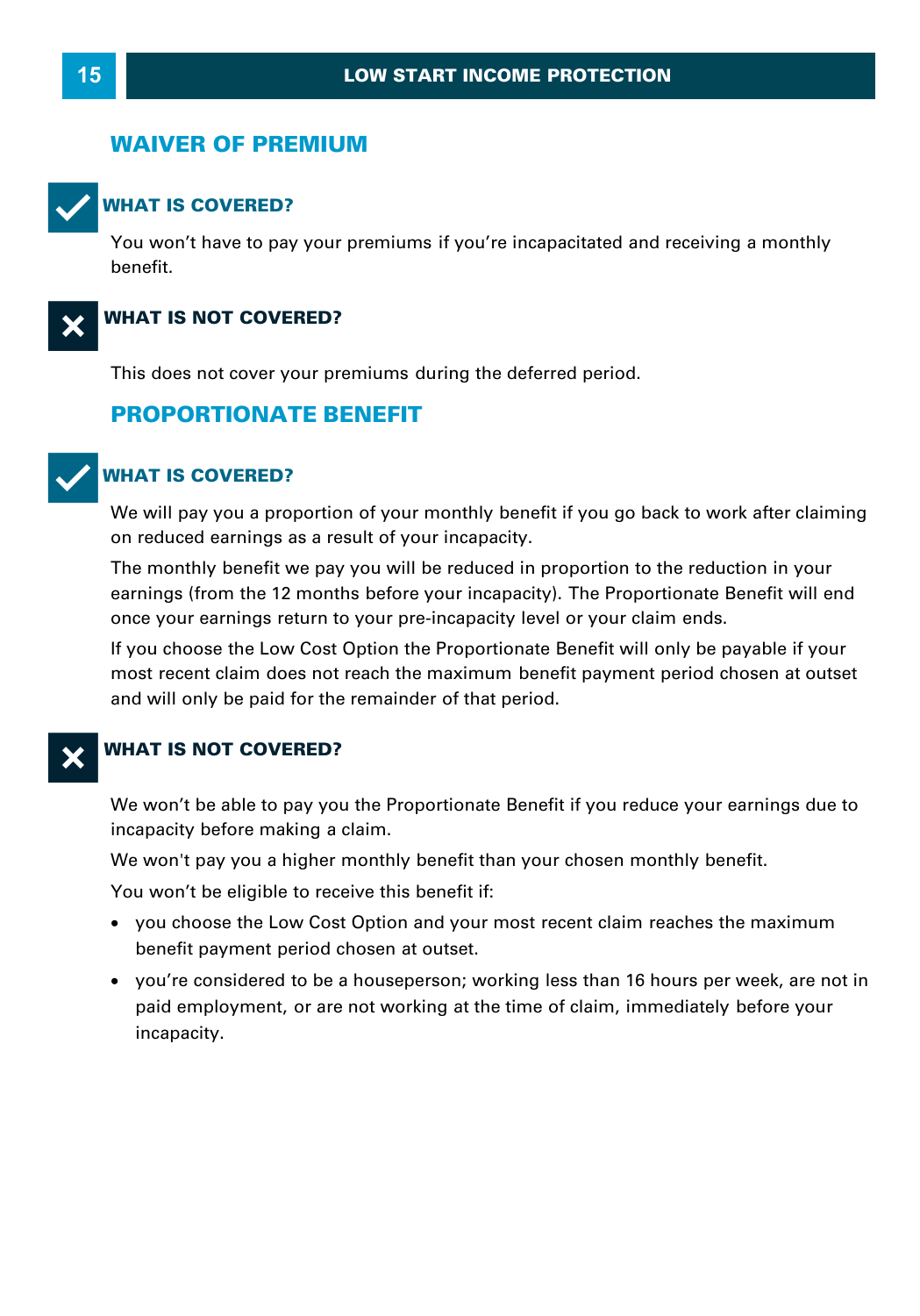### **CONTINUOUS COVER**



**WHAT IS COVERED?**<br>If you're unemployed or on a career break and become incapacitated then:

- The definition of incapacity will be Activities of Daily Living (ADL). This means that you must be unable to carry out at least three of the activities as listed in the section headed "What is Covered?".<br>The maximum monthly benefit we'll pay will drop to £1,666.67 per month.<br>When you return to work the definitio "What is Covered?".
- · The maximum monthly benefit we'll pay will drop to £1,666.67 per month.
- When you return to work the definition of incapacity in the event of a claim will be restored to that stated in your Policy Booklet.

If you're on maternity, paternity or adoption leave and become incapacitated then the definition of incapacity used will be own occupation.

#### **WHAT IS NOT COVERED?**

- · You will not be covered if you do not continue to pay your premiums whilst you're **VHAT IS NOT COVERED?**<br>• You will not be covered if you do not continue to pay your premiums whilst you'<br>unemployed, on a career break, or on maternity, paternity or adoption leave.<br>• You can't claim because you're made un
- You can't claim because you're made unemployed.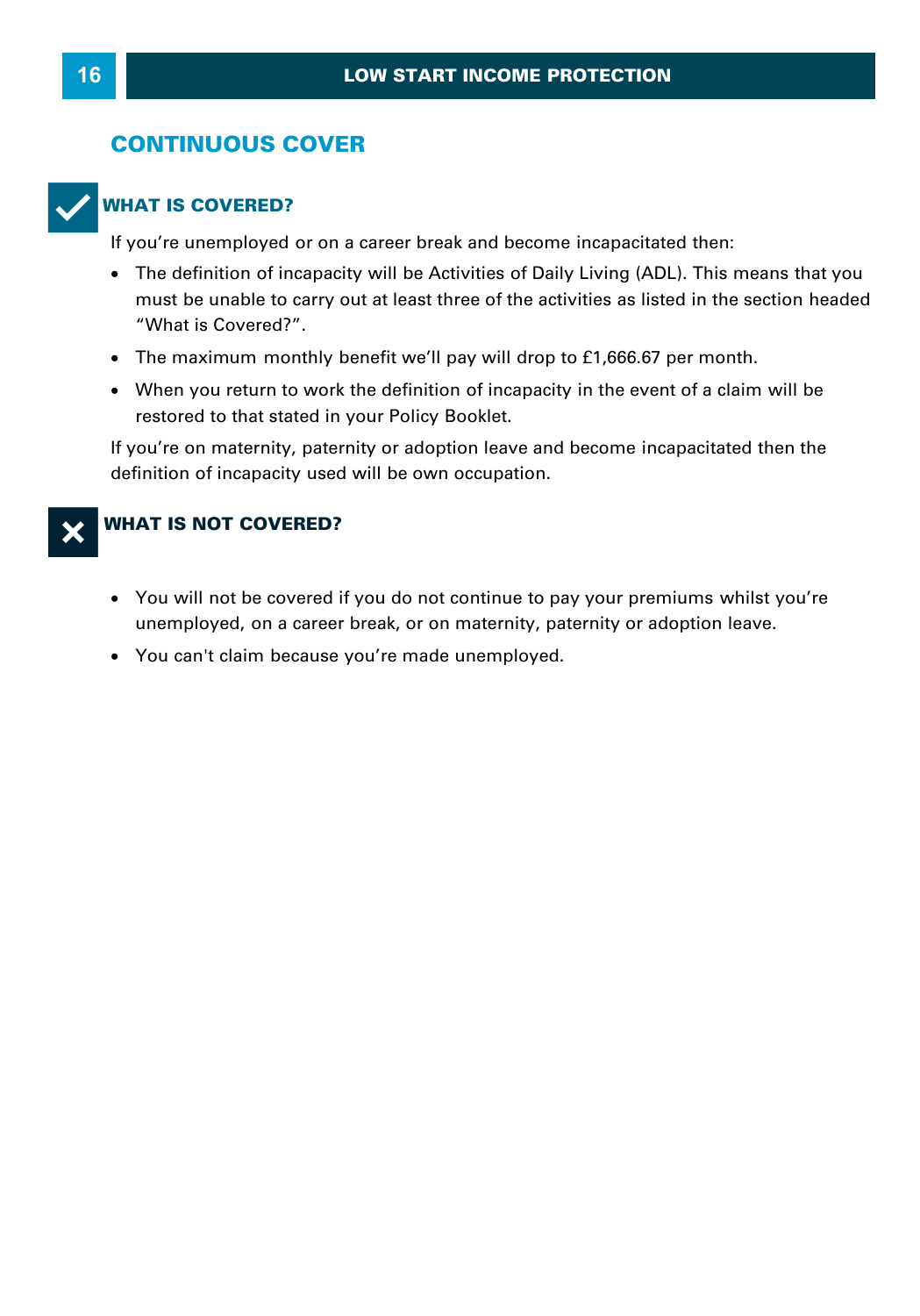# **FURTHER INFORMATION**  LOW START INCOME PROTECTI<br> **CAN I MAKE CHANGES TO MY POLICY?**<br>
You can make changes to your policy. Please talk to us and we'

You can make changes to your policy. Please talk to us and we'll consider your request and let you know if what you're asking for is possible and what your new premium will be. **CAN I MAKE CHANGES TO MY POLICY?**<br>You can make changes to your policy. Please talk to us and we'll consider your request and let you know if what you're asking for is possible and what your new premium will be.<br>If you mak You can make changes to your policy. Please talk to us and we'll c<br>let you know if what you're asking for is possible and what your n<br>If you make any changes to your policy then a new policy may be<br>and conditions could app

and conditions could apply.

You can apply to increase your monthly benefit at any time without the need to provide us For an apply to moledse your monthly benefit at any time without the heed to provide as<br>with further medical information, if the section named 'Changing Your Policy' is shown in<br>your Policy Booklet.<br>You can do this:<br>• If y your Policy Booklet.

You can do this:

- If your salary increases due to a promotion or change of job;
- If your mortgage amount increases; or
- · On every third policy anniversary.

# **ARE MONTHLY BENEFITS TAXED?**

Any monthly benefits that we make should be free from UK Income Tax or National Insurance contributions. The Government may change this tax position at any time, which could affect the monthly benefit your policy pays out. **ARE MONTHLY BENEFITS TAXED?**<br>Any monthly benefits that we make should be free from UK<br>Insurance contributions. The Government may change this t<br>could affect the monthly benefit your policy pays out.<br>WHAT HAPPENS IF I MOVE

Your policy will still pay out if you reside or travel in any of the countries of the European Union, USA, Canada, Australia, New Zealand, the Isle of Man or the Channel Islands.

The policy will remain in force if you reside or travel for up to 12 consecutive months in any other part of the world, but the monthly benefit will only be payable for up to six calendar months if you need to claim. Union, USA, Canada, Australia, New Zealand, the Isle of Man or the Channel Islands.<br>The policy will remain in force if you reside or travel for up to 12 consecutive months in<br>other part of the world, but the monthly benefi

You don't need to tell us if you change your occupation or employment status during the length of your policy. Your definition of incapacity will be based on your employment status and occupation immediately prior to becoming incapacitated.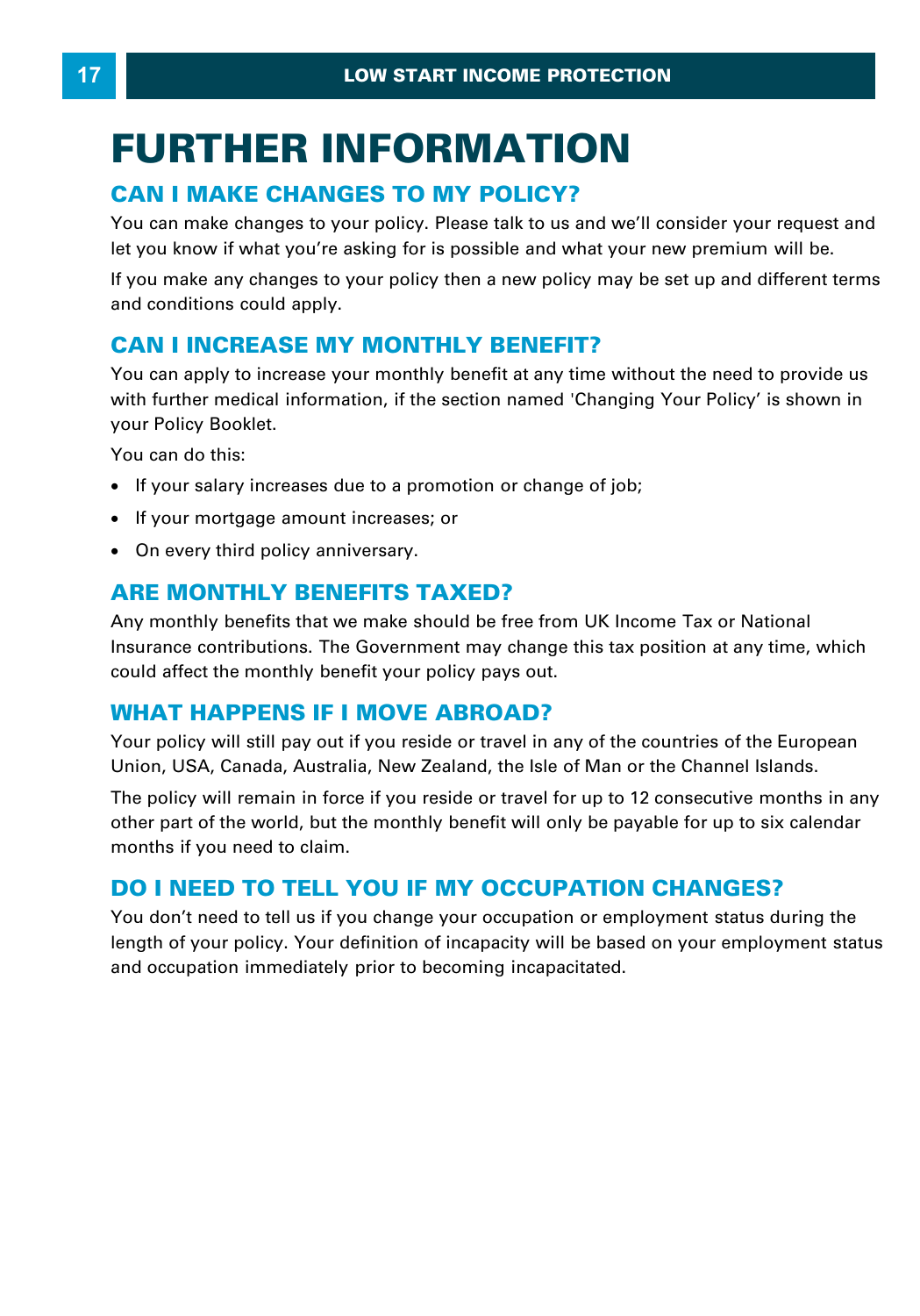**LOW START INCOME PROTECTIC<br>
WHAT IF I WANT TO CANCEL OR CLAIM?**<br>
You can cancel your policy at any time. When you first take out y You can cancel your policy at any time. When you first take out your policy you will have To can cancel your policy at any time. When you mist take out your policy you will have the opportunity to cancel. If you cancel within 30 days, we'll refund any premiums you've paid. If you cancel your policy at a later s WHAT IF I WANT TO CANCEL OR CLAIM?<br>You can cancel your policy at any time. When you first take out your policy you will the opportunity to cancel. If you cancel within 30 days, we'll refund any premiums you paid. If you ca

#### **To cancel or claim you can write to us at:**

The Droveway, Hove, East Sussex BN3 7PY

Or call or email us:

- · For Claims: 0800 027 9830\* health.claims@landg.com
- · For Cancellations: 0370 010 4080 \*

#### **To make a claim for Fracture Cover or Private Diagnostics:**

You need to register for and access the Trustedoctor customer portal via the links below:

Fracture Cover: [www.trustedoctor.com/landg-fracture-cover](https://www.trustedoctor.com/landg-fracture-cover)  Private Diagnostics: www.trustedoctor.com/landg-private-diagnostics You need to register for and access the<br>Fracture Cover: www.trustedoctor.com/l<br>Private Diagnostics: www.trustedoctor.c<br>**HOW DO I COMPLAIN?**<br>If you have a complaint about our servi

**HOWDO I COMPLAIN?**<br>If you have a complaint about our service or would like a copy of our internal complaint handling procedure, please contact us at: **HOW DO I COMPLAIN?**<br>If you have a complaint about our service or would like a copy of our internal complaint<br>handling procedure, please contact us at:<br>Legal & General Assurance Society Limited, Knox Court, 10 Fitzalan Pla

#### **0370 010 4080 \***

handling procedure, please contact us at:<br>Legal & General Assurance Society Limited, Knox Court, 10 Fitzalan Place, Cardiff, CF24 0TL<br>**0370 010 4080\***<br>Making a complaint doesn't affect your legal rights. If you're not happ making a complaint accord tancet you logar rights. If you're hot happy with the way we<br>handle your complaint, you can talk to the Financial Ombudsman Service at: Exchange<br>Tower, London E14 9SR<br>**0300 023 4567**<br>complaint.inf Tower, London E14 9SR

#### **0800 023 4567**

#### **complaint.info@financial-ombudsman.org.uk**

#### **www.financial-ombudsman.org.uk**

0300 123 9 123<br>complaint.info@financial-ombudsman.org.uk<br>www.financial-ombudsman.org.uk<br>To make a complaint about Fracture Cover or Private Diagnostics contact AXIS Speciality Europe SE at: Complaints AXIS Specialty Europe SE 52 Lime Street London EC3V 9AH Tel: 0207 050 9000 Fax: 0207 050 9001 Email: complaints@axiscapital.com